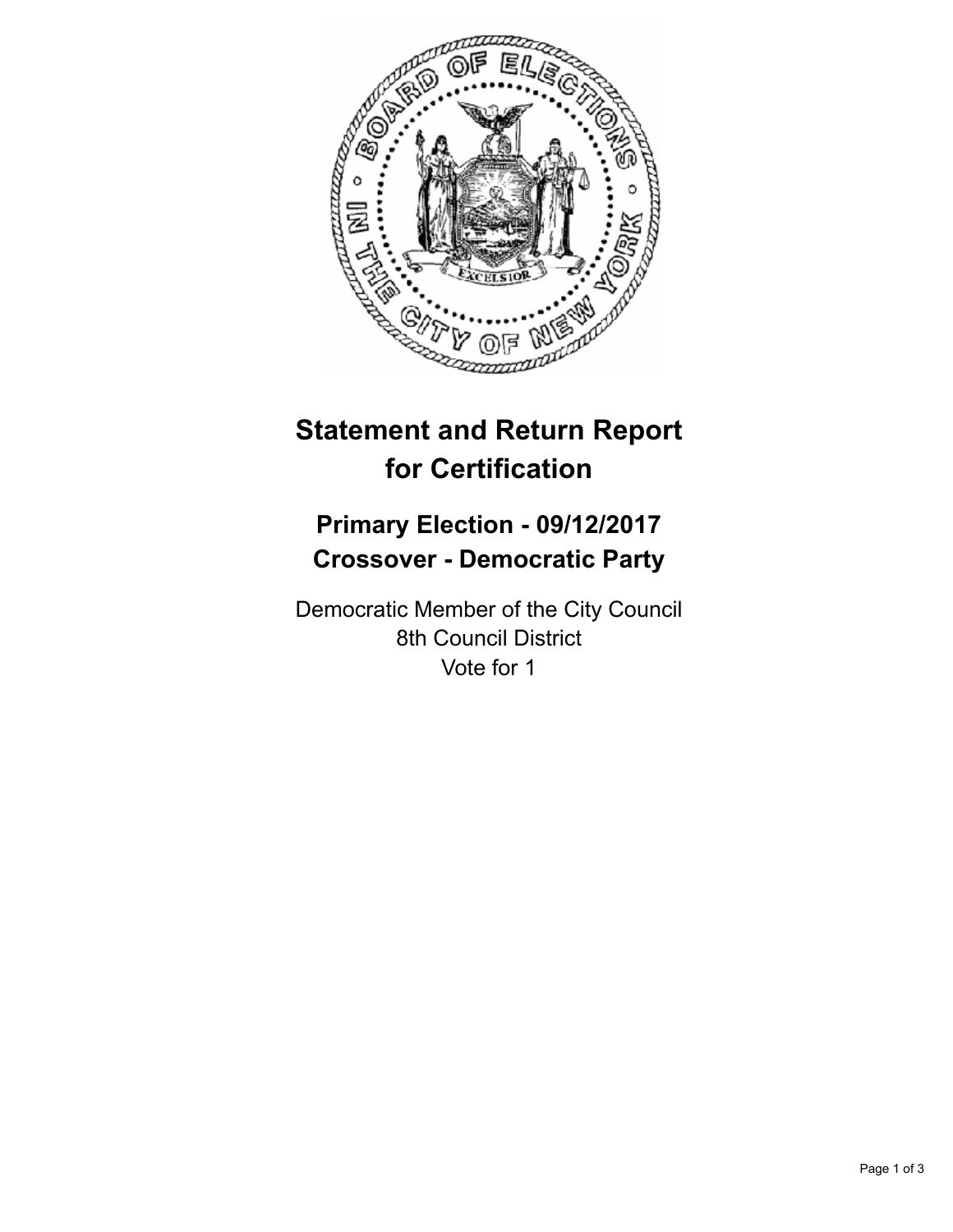

### **New York County**

| <b>PUBLIC COUNTER</b>                                    | 5,909          |
|----------------------------------------------------------|----------------|
| MANUALLY COUNTED EMERGENCY                               | 0              |
| <b>ABSENTEE / MILITARY</b>                               | 195            |
| <b>AFFIDAVIT</b>                                         | 44             |
| <b>Total Ballots</b>                                     | 6,148          |
| Less - Inapplicable Federal/Special Presidential Ballots | 0              |
| <b>Total Applicable Ballots</b>                          | 6,148          |
| DIANA AYALA                                              | 2,215          |
| <b>TAMIKA MAPP</b>                                       | 539            |
| ROBERT J. RODRIGUEZ                                      | 2,931          |
| <b>ISRAEL MARTINEZ</b>                                   | 92             |
| BILL PERKINS (WRITE-IN)                                  | $\overline{2}$ |
| MELISSA MARK-VIVERITO (WRITE-IN)                         | 1              |
| OMAR JACKSON (WRITE-IN)                                  | $\overline{2}$ |
| SIMCA WHOWN (WRITE-IN)                                   | 1              |
| TANISHA PILAR DEJESUS (WRITE-IN)                         | $\overline{2}$ |
| TYSON-LORD GRAY (WRITE-IN)                               | 1              |
| UNATTRIBUTABLE WRITE-IN (WRITE-IN)                       | 5              |
| ZACHARY ZAGGER (WRITE-IN)                                | 1              |
| <b>Total Votes</b>                                       | 5,792          |
| Unrecorded                                               | 356            |

### **Bronx County**

| <b>PUBLIC COUNTER</b>                                    | 3,844 |
|----------------------------------------------------------|-------|
| <b>MANUALLY COUNTED EMERGENCY</b>                        | 0     |
| ABSENTEE / MILITARY                                      | 86    |
| <b>AFFIDAVIT</b>                                         | 29    |
| <b>Total Ballots</b>                                     | 3,959 |
| Less - Inapplicable Federal/Special Presidential Ballots | 0     |
| <b>Total Applicable Ballots</b>                          | 3,959 |
| DIANA AYALA                                              | 1,797 |
| TAMIKA MAPP                                              | 363   |
| ROBERT J. RODRIGUEZ                                      | 964   |
| <b>ISRAEL MARTINEZ</b>                                   | 301   |
| ALAYAH WILLIAMS (WRITE-IN)                               | 1     |
| RAFAEL SALAMANCA JR (WRITE-IN)                           | 4     |
| UNATTRIBUTABLE WRITE-IN (WRITE-IN)                       | 1     |
| <b>Total Votes</b>                                       | 3,431 |
| Unrecorded                                               | 528   |